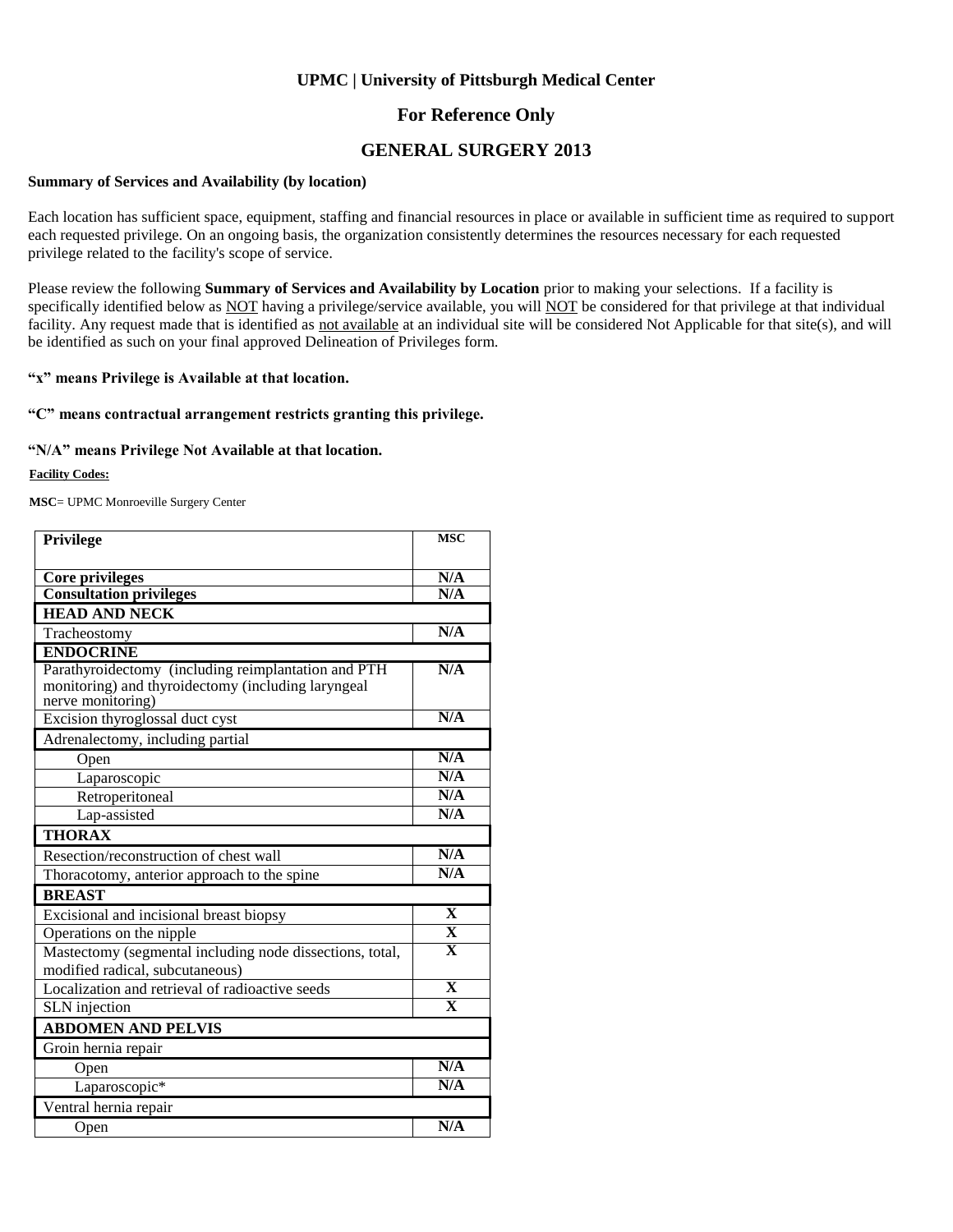# **For Reference Only**

### **GENERAL SURGERY 2013**

Page 2 of 5

| <b>Privilege</b>                                                                                | <b>MSC</b> |
|-------------------------------------------------------------------------------------------------|------------|
| Laparoscopic*                                                                                   | N/A        |
| Umbilical hernia repair                                                                         |            |
| Open                                                                                            | N/A        |
| Laparoscopic*                                                                                   | N/A        |
| Peritoneal/retroperitoneal dissection (e.g. for exposure of                                     | N/A        |
| the spine or lymphadenectomy)                                                                   |            |
| Exploratory laparotomy/laparoscopy                                                              | N/A        |
| Diaphragmatic Herniorrhaphy                                                                     | N/A        |
| <b>ALIMENTARY TRACT</b>                                                                         |            |
| Esophagectomy                                                                                   | N/A        |
| Nissen fundoplication                                                                           |            |
| Open                                                                                            | N/A        |
| Laparoscopic                                                                                    | N/A        |
| Gastrectomy, gastroenterostomy, gastrostomy                                                     |            |
| Open                                                                                            | N/A        |
| Laparoscopic*                                                                                   | N/A        |
| Vagotomy except highly selective                                                                | N/A        |
| Highly selective vagotomy                                                                       |            |
| Open                                                                                            | N/A        |
| Laparoscopic*                                                                                   | N/A        |
| Cholecystectomy (all techniques), cholecystostomy,                                              | N/A        |
| common bile duct exploration                                                                    |            |
| Appendectomy                                                                                    |            |
| Open                                                                                            | N/A        |
| Laparoscopic                                                                                    | N/A        |
| Incision, excision, resection of intestine, including                                           | N/A        |
| placement of enterostomy                                                                        | N/A        |
| Hemorrhoidectomy, Stapled hemorrhoidectomy,<br>sphincterotomy, fistulotomy and other techniques |            |
| Transanal excision/fulguration of anorectal                                                     | N/A        |
| mass                                                                                            |            |
| Repair enterocele/rectocele*                                                                    | N/A        |
| Reconstructive perineal procedures (sphincteroplasty,                                           | N/A        |
| repair vesico-vaginal-enteric fistula)*                                                         |            |
| Colectomy (all)/colostomy                                                                       |            |
| Open                                                                                            | N/A        |
| Laparoscopic*                                                                                   | N/A        |
| Transanal                                                                                       |            |
| <b>TEMIS</b>                                                                                    | N/A        |
| <b>TEMS</b>                                                                                     | N/A        |
| Splenectomy                                                                                     |            |
| Open                                                                                            | N/A        |
| Laparoscopic*                                                                                   | N/A        |
| Abdominoperineal resection                                                                      |            |
| Open                                                                                            | N/A        |
| Laparoscopically assisted*                                                                      | N/A        |
| Restorative proctocolectomy*                                                                    | N/A        |
| Liver resections*                                                                               |            |
|                                                                                                 |            |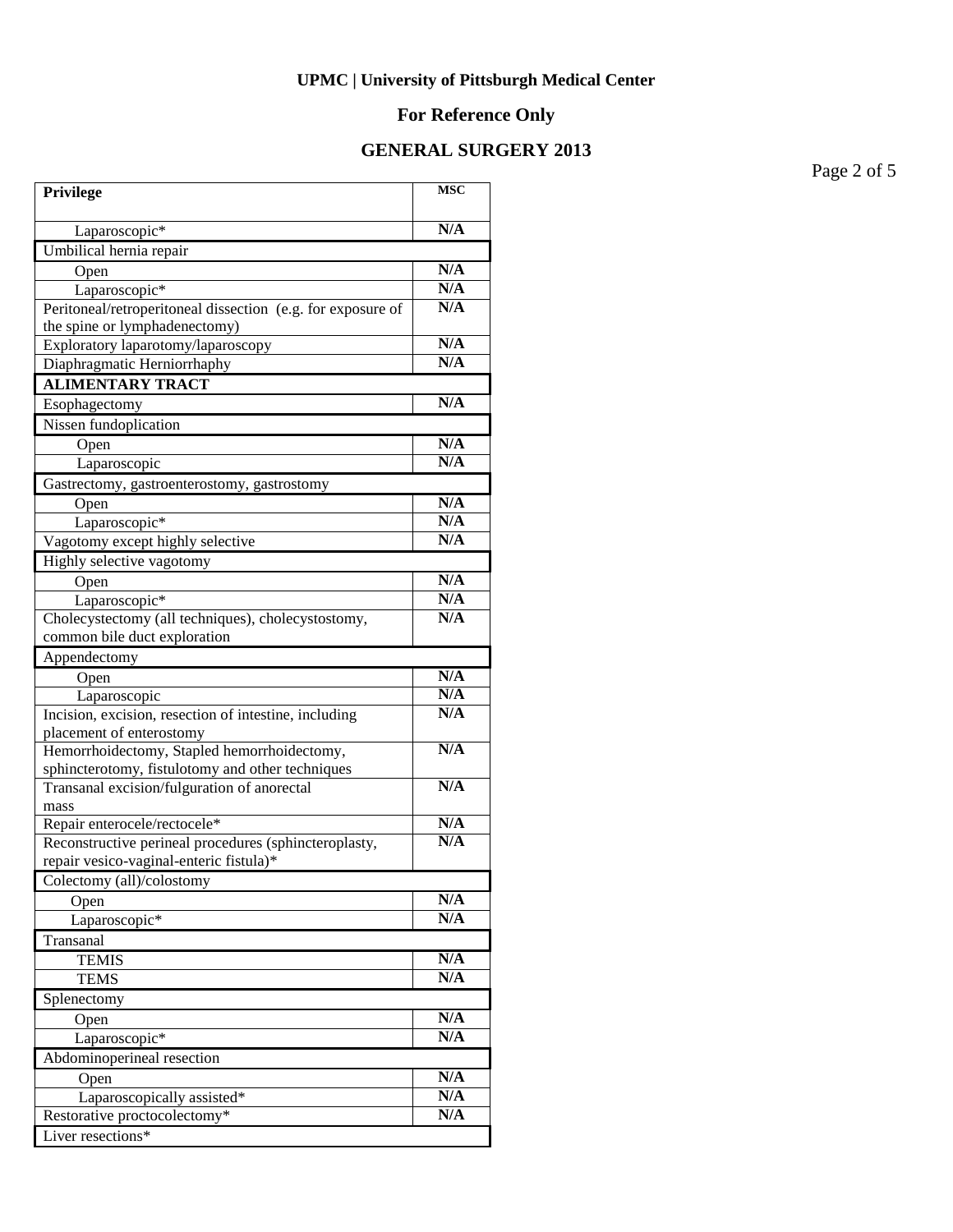# **For Reference Only**

### **GENERAL SURGERY 2013**

Page 3 of 5

| Privilege                                                            | <b>MSC</b> |
|----------------------------------------------------------------------|------------|
| Open                                                                 | N/A        |
| Laparoscopic                                                         | N/A        |
| Pancreas resections/debridement                                      |            |
| Open                                                                 | N/A        |
| Laparoscopic                                                         | N/A        |
| Pancreatectomy                                                       | N/A        |
| <b>GENITOURINARY TRACT</b><br>(In conjunction with other procedures) |            |
| Insertion cystostomy tube                                            | N/A        |
| Partial cystectomy, bladder repair                                   | N/A        |
| Nephrectomy                                                          | N/A        |
| Hysterectomy                                                         | N/A        |
| Salpingooophorectomy                                                 | N/A        |
| <b>SKIN/SOFT TISSUE/BONE</b>                                         |            |
| Regional lymph node dissections,                                     |            |
| partial/complete including sentinel node techniques                  |            |
| Cervical                                                             | N/A        |
| Axillary                                                             | N/A        |
| Mediastinal                                                          | N/A        |
| Periaortic                                                           | N/A        |
| Pelvic                                                               | N/A        |
| Sentinel Node Biopsy                                                 | N/A        |
| Skin grafting, partial and full thickness                            | N/A        |
| Fasciotomy                                                           | N/A        |
| Amputations                                                          | N/A        |
| Biopsy peripheral nerve                                              | N/A        |
| <b>TRAUMA</b>                                                        |            |
| Pericardial window/pericardiocentesis                                | N/A        |
| Lung lobectomy                                                       | N/A        |
| Pneumonectomy                                                        | N/A        |
| Procedures on Esophagus                                              | N/A        |
| Teletrauma                                                           | N/A        |
| <b>ENDOSCOPY</b>                                                     |            |
| Esophagogastroduodenoscopy/biopsy                                    | N/A        |
| Esophageal stent placement                                           | N/A        |
| Percutaneous endoscopic gastrostomy                                  | N/A        |
| Laryngoscopy                                                         | N/A        |
| Bronchoscopy/biopsy                                                  | N/A        |
| Anoscopy/Proctoscopy                                                 | N/A<br>N/A |
| Sigmoidoscopy/Colonoscopy/Biopsy/                                    |            |
| Polypectomy/Stents                                                   | N/A        |
| <b>BURN SURGERY</b>                                                  |            |
| <b>INTRAOPERATIVE ULTRASOUND</b>                                     | N/A        |
| <b>ULTRASOUND</b>                                                    |            |
| Focused Abdominal Sonogram for Trauma                                | N/A        |
| (FAST)                                                               |            |
| <b>VIDEOMAPPING</b>                                                  |            |
| Videoassisted parathyroidectomy/thyroidectomy                        | N/A        |
| Videoassisted neuroendocrine tumor resection                         | N/A        |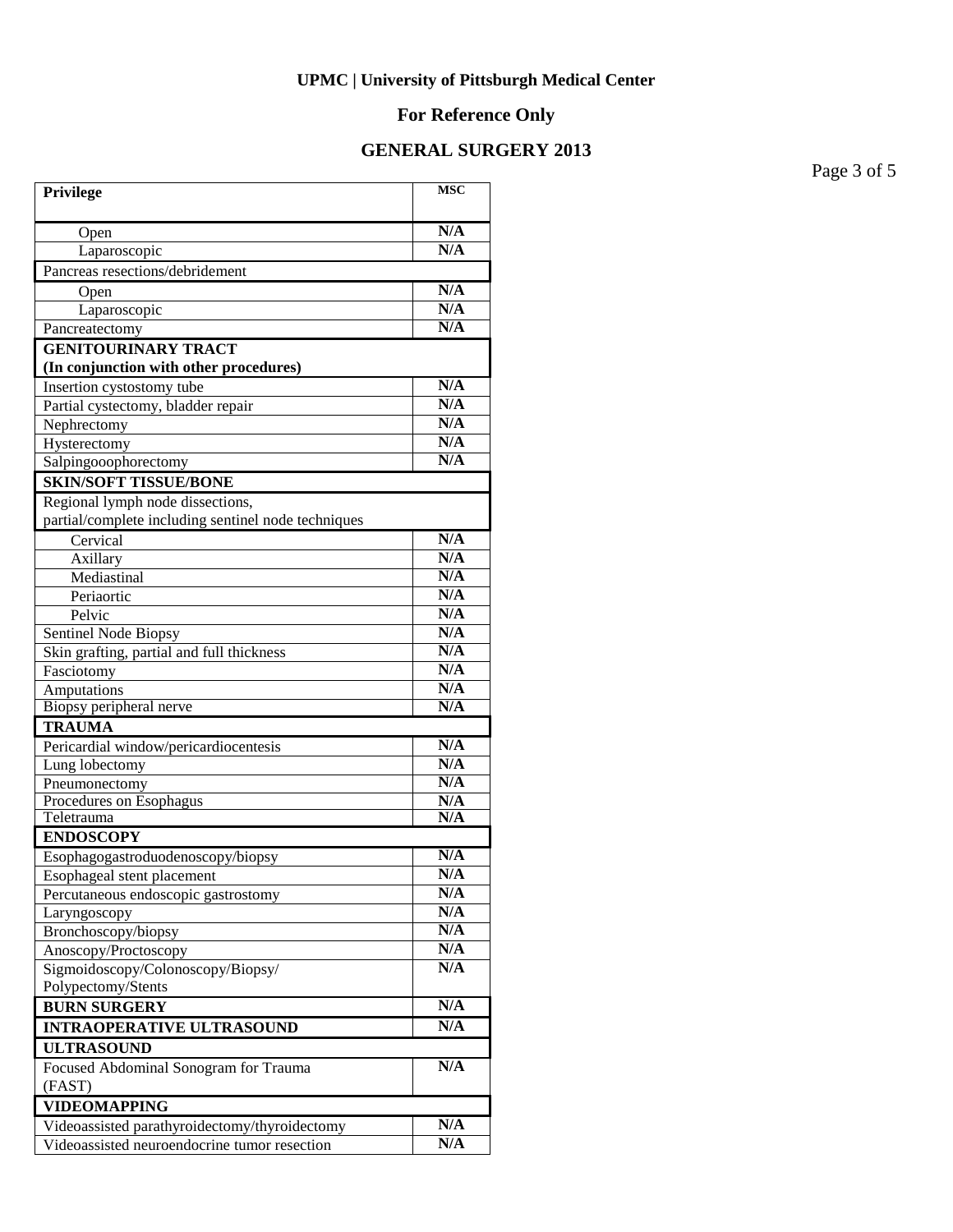# **For Reference Only**

### **GENERAL SURGERY 2013**

Page 4 of 5

| Privilege                                                                                  | <b>MSC</b> |
|--------------------------------------------------------------------------------------------|------------|
| Intraoperative Nuclear Mapping (Gamma Probe)                                               | N/A        |
| <b>TELEMEDICINE</b>                                                                        | N/A        |
| <b>ROBOTICS (Certificate Required)</b>                                                     | N/A        |
| <b>FLUOROSCOPY</b> (Certificate Required)                                                  | N/A        |
| <b>LASER</b>                                                                               |            |
| Nd:YAG                                                                                     | N/A        |
| CO <sub>2</sub>                                                                            | N/A        |
| KTP:YAG                                                                                    | N/A        |
| Argon                                                                                      | N/A        |
| Excimer-308 nm                                                                             | N/A        |
| Diode-532 nm                                                                               | N/A        |
| Diode-630 nm                                                                               | N/A        |
| Diode-810 nm                                                                               | N/A        |
| Diode (Indigo)-832 nm                                                                      | N/A        |
| Ho:YAG                                                                                     | N/A        |
| <b>ANESTHESIA</b>                                                                          |            |
| <b>Moderate Sedation</b>                                                                   | N/A        |
| <b>CRITICAL CARE</b>                                                                       |            |
| Medical supervision of intensive care unit patients,                                       | N/A        |
| emergency transport, critical illness, and multi-system                                    |            |
| organ failure                                                                              |            |
| Arterial catheter insertion                                                                | N/A        |
| Central venous and percutaneous dialysis catheter                                          | N/A        |
| insertion                                                                                  |            |
| Pulmonary artery catheter insertion                                                        | N/A        |
| Pericardiocentesis                                                                         | N/A        |
| Interpretation and management of hemodynamic data                                          | N/A        |
| Initiation and management of vasoactive and/or anti-                                       | N/A        |
| arrhythmic drug infusions                                                                  | N/A        |
| Debrillation/cardioversion                                                                 | N/A        |
| Transthoracic echocardiography (limited)<br>Airway management of the non-intubated patient | N/A        |
| Endotracheal intubation (oral, nasal)                                                      | N/A        |
| Cricothyrotomy                                                                             | N/A        |
| Percutaneous tracheostomy                                                                  | N/A        |
| <b>Bronchoscopy</b>                                                                        | N/A        |
| Thoracentesis                                                                              | N/A        |
| Thoracostomy tube insertion/management                                                     | N/A        |
| Mechanical ventilation – initiation and management                                         | N/A        |
| Renal replacement therapy management                                                       | N/A        |
| Nutritional management of the ICU patient                                                  | N/A        |
| Lumbar puncture                                                                            | N/A        |
| Intercostal nerve block                                                                    | N/A        |
| Cardiopulmonary resuscitation                                                              | N/A        |
| Abdominal paracentesis                                                                     | N/A        |
| Diagnostic ultrasonography                                                                 | N/A        |
| Fluoroscopy                                                                                | N/A        |
| Administration of intermittent and continuous sedation,                                    | N/A        |
| analgesia, and intravenous anesthetics for management of                                   |            |